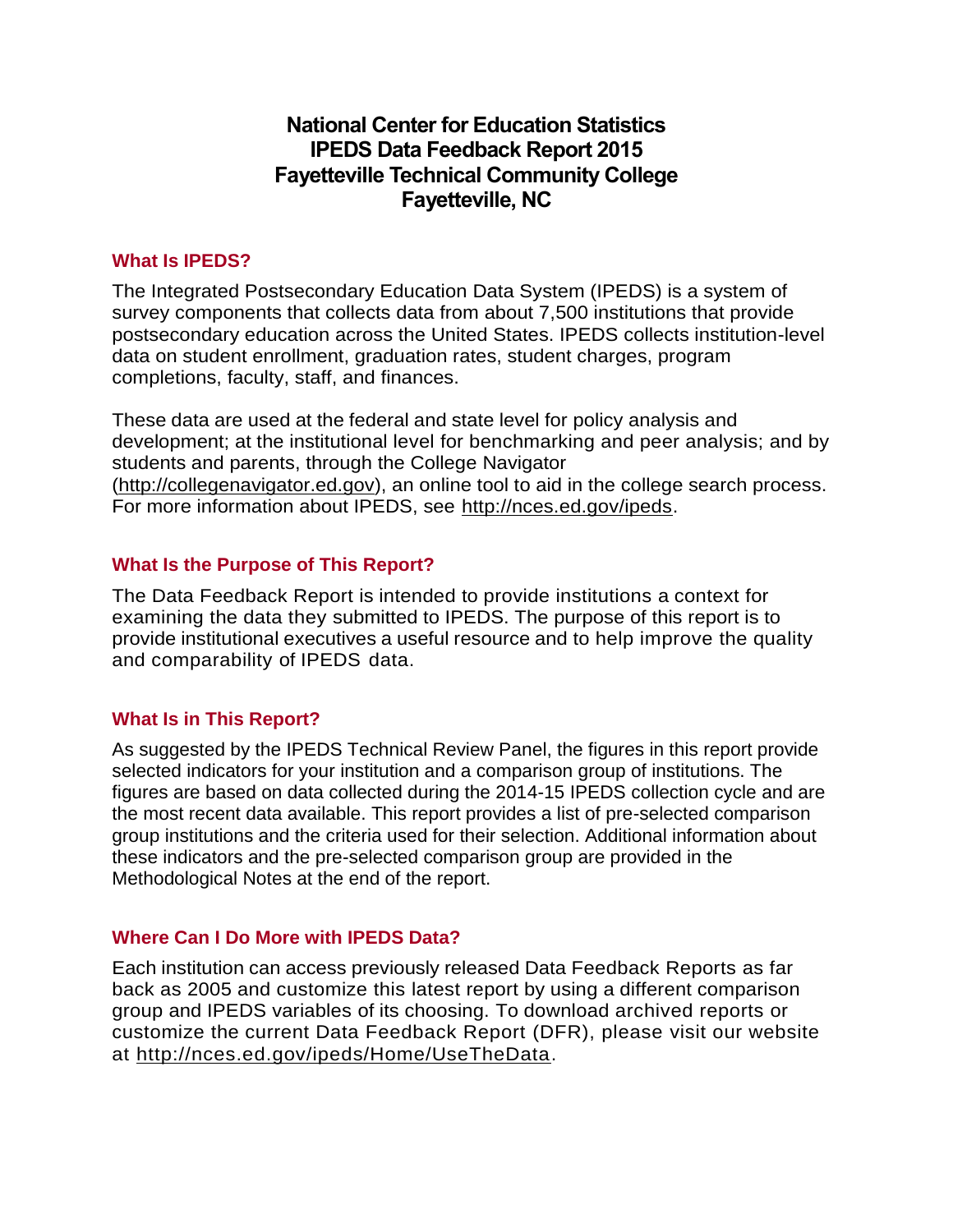# **Comparison Group**

Comparison group data are included to provide a context for interpreting your institution's statistics. If your institution did not define a custom comparison group for this report by July 17, NCES selected a comparison group for you. (In this case, the characteristics used to define the comparison group appears below.) The Customize Data Feedback Report functionality on the IPEDS Data Center at this provided link [\(http://nces.ed.gov/ipeds/datacenter/\)](http://nces.ed.gov/ipeds/datacenter/) can be used to reproduce the figures in this report using different peer groups.

Using some of your institution's characteristics, a group of comparison institutions was selected for you. The characteristics include Associate's Colleges: High Transfer-Mixed Traditional/Nontraditional, public and enrollment of a similar size. This comparison group includes the following 33 institutions:

- Asheville-Buncombe Technical Community College (Asheville, NC)
- Bluegrass Community and Technical College (Lexington, KY)
- Bossier Parish Community College (Bossier City, LA)
- Cape Fear Community College (Wilmington, NC)
- Central Georgia Technical College (Warner Robins, GA)
- Central Piedmont Community College (Charlotte, NC)
- Chattahoochee Technical College (Marietta, GA)
- Chattanooga State Community College (Chattanooga, TN)
- Delgado Community College (New Orleans, LA)
- Forsyth Technical Community College (Winston-Salem, NC)
- Georgia Military College (Milledgeville, GA)
- Georgia Perimeter College (Decatur, GA)
- Greenville Technical College (Greenville, SC)
- Guilford Technical Community College (Jamestown, NC)
- Hillsborough Community College (Tampa, FL)
- Hinds Community College (Raymond, MS)
- J Sargeant Reynolds Community College (Richmond, VA)
- Jefferson Community and Technical College (Louisville, KY)
- John C Calhoun State Community College (Tanner, AL)
- Midlands Technical College (West Columbia, SC)
- Mississippi Gulf Coast Community College (Perkinston, MS)
- Nashville State Community College (Nashville, TN)
- Northern Virginia Community College (Annandale, VA)
- Northwest Mississippi Community College (Senatobia, MS)
- Pellissippi State Community College (Knoxville, TN)
- Pitt Community College (Winterville, NC)
- Pulaski Technical College (North Little Rock, AR)
- Southwest Tennessee Community College (Memphis, TN)
- Tallahassee Community College (Tallahassee, FL)
- Thomas Nelson Community College (Hampton, VA)
- Tidewater Community College (Norfolk, VA)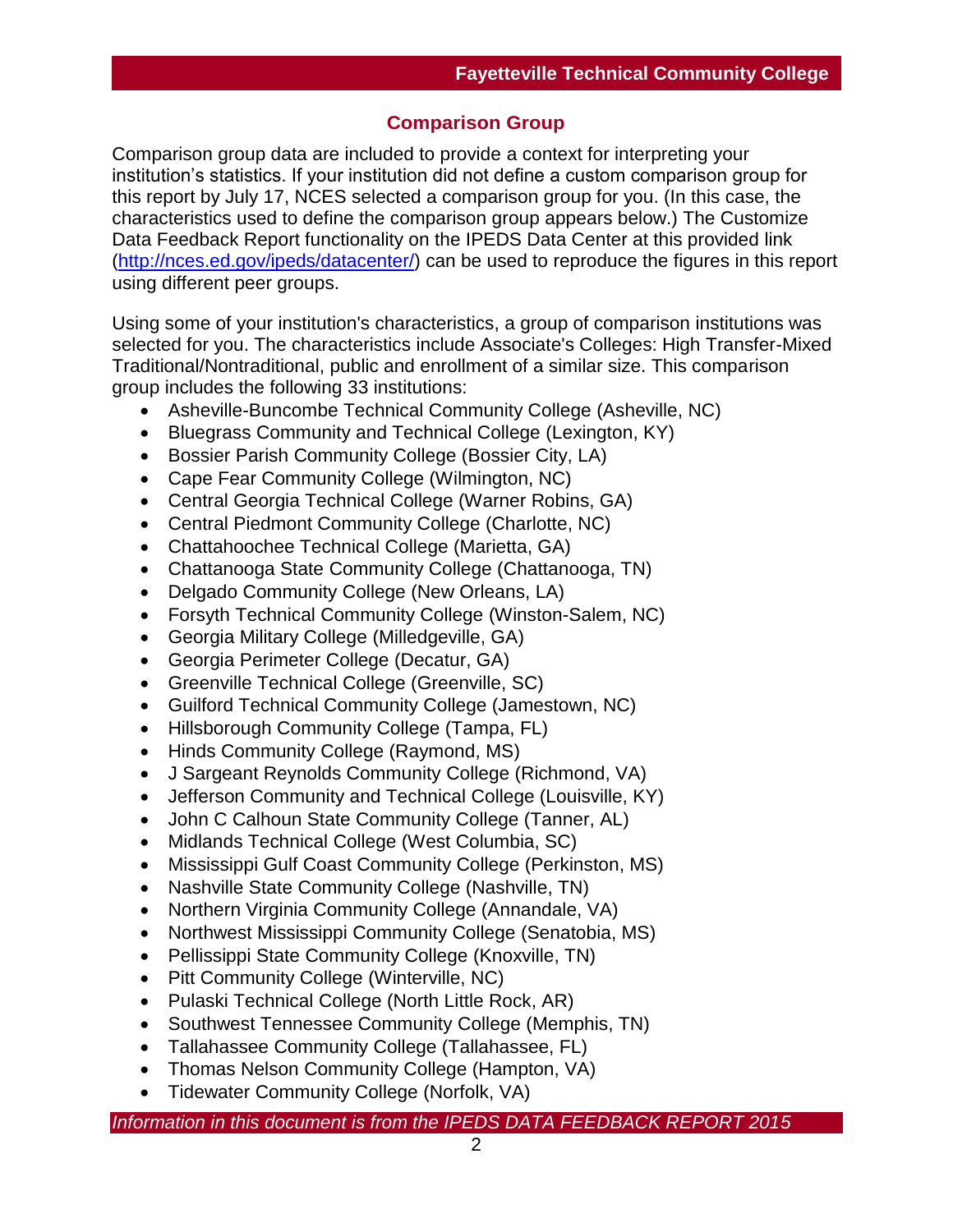- Trident Technical College (Charleston, SC)
- Wake Technical Community College (Raleigh, NC)

The figures in this report have been organized and ordered into the following topic areas:

| <b>Topic</b>                                     | <b>Chart</b>                | Page(s)   |
|--------------------------------------------------|-----------------------------|-----------|
| Admissions (only for non-open-admission schools) | No charts<br>applicable     | N/A       |
| <b>Student Enrollment</b>                        | <b>Figures</b><br>$1 - 2$   | 4         |
| <b>Awards</b>                                    | <b>Figure</b><br>3          | 5         |
| <b>Charges and Net Price</b>                     | <b>Figures</b><br>$4 - 5$   | $5 - 6$   |
| <b>Student Financial Aid</b>                     | <b>Figures</b><br>$6 - 9$   | $6 - 8$   |
| <b>Military Benefits*</b>                        | No charts<br>applicable     | N/A       |
| <b>Retention and Graduation Rates</b>            | <b>Figures</b><br>$10 - 12$ | $8 - 9$   |
| <b>Finance</b>                                   | <b>Figures</b><br>$13 - 14$ | $9 - 10$  |
| <b>Staff</b>                                     | <b>Figures</b><br>$15 - 16$ | $10 - 11$ |
| <b>Libraries</b>                                 | No charts<br>applicable     | N/A       |

\*These figures only appear in customized Data Feedback Reports (DFR), which are available through Use the Data portal on the IPEDS website.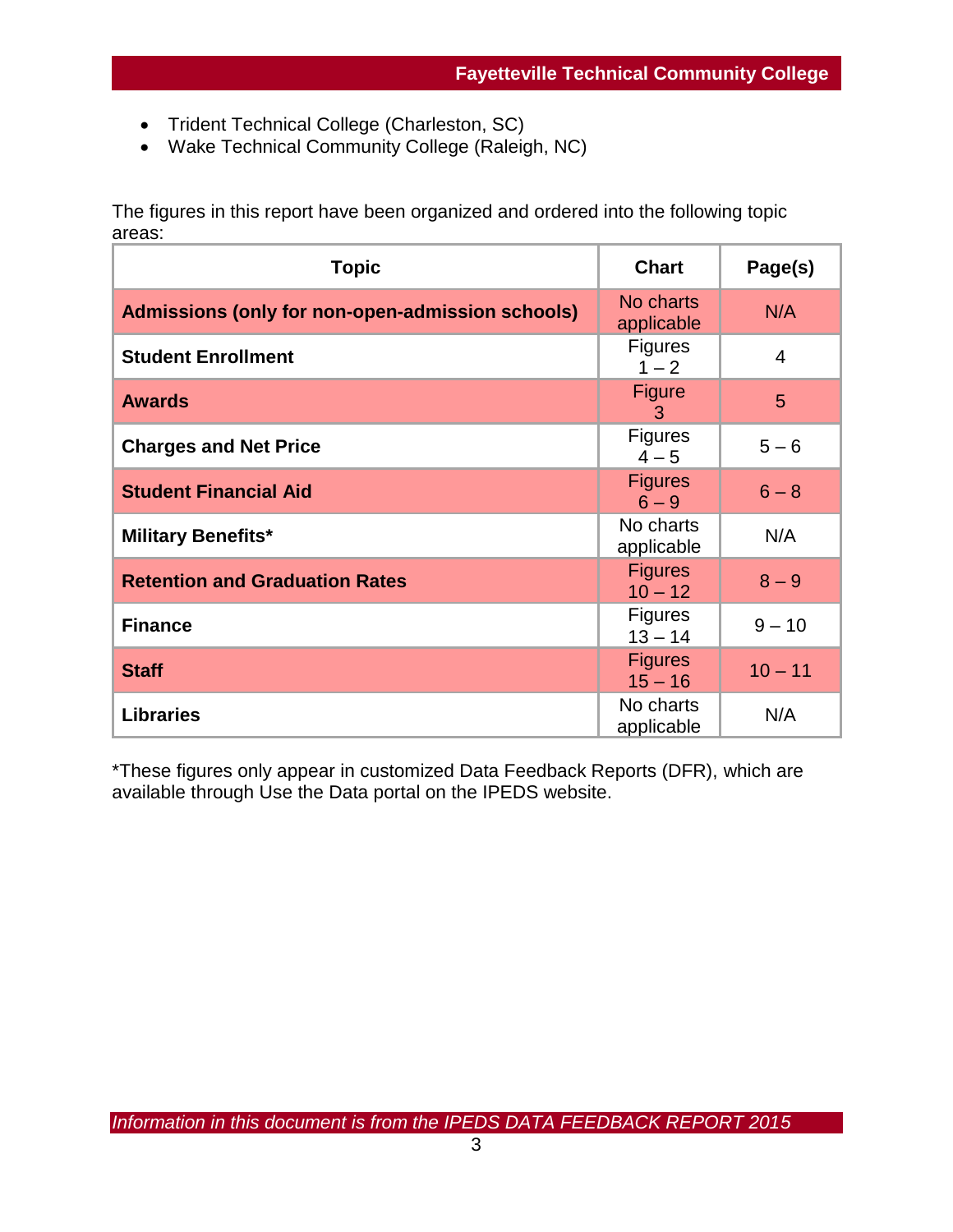| <b>Race/Ethnicity</b>                            | <b>FTCC</b> | Comparison<br><b>Group Median</b><br>$(N=33)$ |
|--------------------------------------------------|-------------|-----------------------------------------------|
| American Indian or Alaska Native                 | 2%          | $0\%$                                         |
| Asian                                            | 2%          | 2%                                            |
| <b>Black or African American</b>                 | 42%         | 31%                                           |
| Hispanic/Latino                                  | 9%          | 5%                                            |
| <b>Native Hawaiian or other Pacific Islander</b> | 1%          | $0\%$                                         |
| <b>White</b>                                     | 37%         | 49%                                           |
| Two or more races                                | 4%          | 3%                                            |
| <b>Race/ethnicity unknown</b>                    | 3%          | 2%                                            |
| <b>Nonresident alien</b>                         | 1%          | $1\%$                                         |
| Women                                            | 60%         | 59%                                           |

**Figure 1. Percent of all students enrolled, by race/ethnicity, and percent of students who are women: Fall 2014**

**NOTE:** For more information about disaggregation of data by race and ethnicity, see the Methodological Notes. Median values for the comparison group will not add to 100%. See "Use of Median Values for Comparison Group" for how median values are determined. N is the number of institutions in the comparison group. **Source:** U.S. Department of Education, National Center for Education Statistics, Integrated Postsecondary Education Data System (IPEDS): Spring 2014, Fall Enrollment component.

| Figure 2. Unduplicated 12-month headcount (2013-14), total FTE enrollment (2013- |  |
|----------------------------------------------------------------------------------|--|
| 14), and full- and part-time fall enrollment (Fall 2014)                         |  |

| <b>Enrollment Measure</b>        | <b>FTCC</b> | Comparison<br><b>Group Median</b><br>$(N=33)$ |
|----------------------------------|-------------|-----------------------------------------------|
| Unduplicated headcount - total   | 19.947      | 16,197                                        |
| <b>Total FTE enrollment</b>      | 10,073      | 7,896                                         |
| <b>Full-time fall enrollment</b> | 4.878       | 5,026                                         |
| <b>Part-time fall enrollment</b> | 7,225       | 6,582                                         |

**NOTE:** For details on calculating full-time equivalent (FTE) enrollment, see Calculating FTE in the Methodological Notes. N is the number of institutions in the comparison group.

**SOURCE**: U.S. Department of Education, National Center for Education Statistics, Integrated Postsecondary Education Data System (IPEDS): Fall 2014, 12-month Enrollment component and Spring 2015, Fall Enrollment component.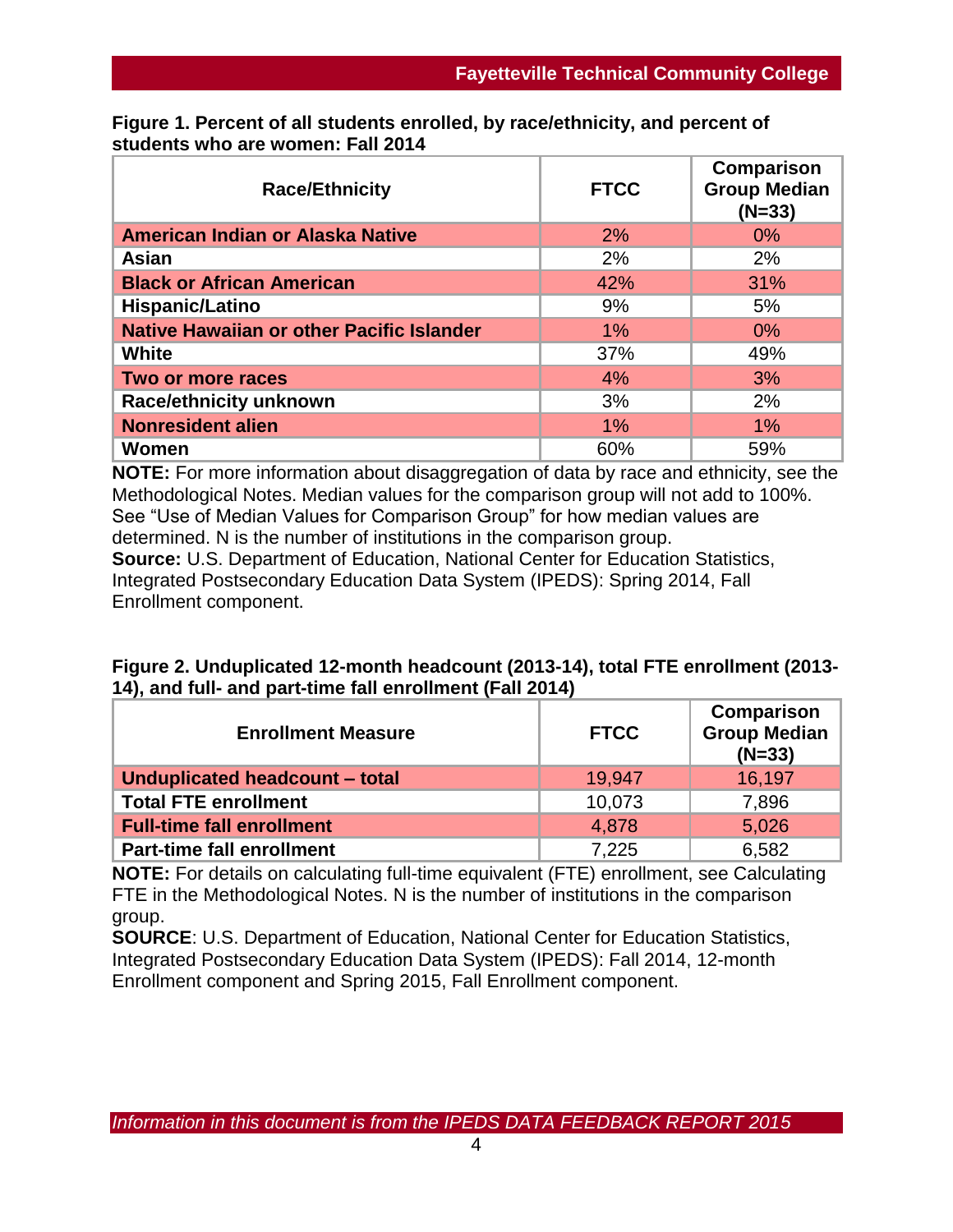|         | Figure 3. Number of subbaccalaureate degrees and certificates awarded, by level: |  |  |
|---------|----------------------------------------------------------------------------------|--|--|
| 2013-14 |                                                                                  |  |  |

| <b>Levels of Award</b>                           | <b>FTCC</b> | <b>Comparison</b><br><b>Group Median</b><br>$(N=33)$ |
|--------------------------------------------------|-------------|------------------------------------------------------|
| Associate's                                      | 1,197       | 1,194                                                |
| Certificates of at least 2 but less than 4 years |             |                                                      |
| Certificates of at least 1 but less than 2 years | 219         | 214                                                  |
| Certificates of less than 1 year                 | 1.045       | 449                                                  |

**NOTE:** N is the number of institutions in the comparison group. **SOURCE:** U.S. Department of Education, National Center for Education Statistics, Integrated Postsecondary Education Data System (IPEDS): Fall 2014, Completions component.

### **Figure 4. Academic year tuition and required fees for full-time, first-time degree/certificate-seeking undergraduates: 2011-12 to 2014-15**

| <b>Academic Year</b> | <b>FTCC</b> | Comparison<br><b>Group Median</b> |
|----------------------|-------------|-----------------------------------|
| $2014 - 15$ (N=33)   | \$2,394     | \$3,695                           |
| $2013 - 14 (N=33)$   | \$2,378     | \$3,302                           |
| $2012 - 13 (N=32)$   | \$2,298     | \$2,993                           |
| 2011-12 (N=32)       | \$2,218     | \$2,918                           |

**NOTE:** The tuition and required fees shown here are the lowest reported from the categories of in-district, in-state, and out-of-state. N is the number of institutions in the comparison group.

**SOURCE:** U.S. Department of Education, National Center for Education Statistics, Integrated Postsecondary Education Data System (IPEDS): Fall 2014, Institutional Characteristics component.

#### **Figure 5. Average net price of attendance for full-time, first-time degree/certificate-seeking undergraduate students, who were awarded grant or scholarship aid: 2011-12 to 2013-14**

| <b>Academic Year</b> | <b>FTCC</b> | Comparison<br><b>Group Median</b> |
|----------------------|-------------|-----------------------------------|
| $2013 - 14$ (N=33)   | \$3,863     | \$6,964                           |
| $2012 - 13$ (N=32)   | \$4,595     | \$6,870                           |
| $2011 - 12 (N=32)$   | \$9,756     | \$6,788                           |

**NOTE:** Average net price is for full-time, first-time degree/certificate-seeking undergraduate students and is generated by subtracting the average amount of federal, state/local government, and institutional grant and scholarship awarded aid from the total cost of attendance. Total cost of attendance is the sum of published tuition and required fees, books and supplies, and the average room and board and other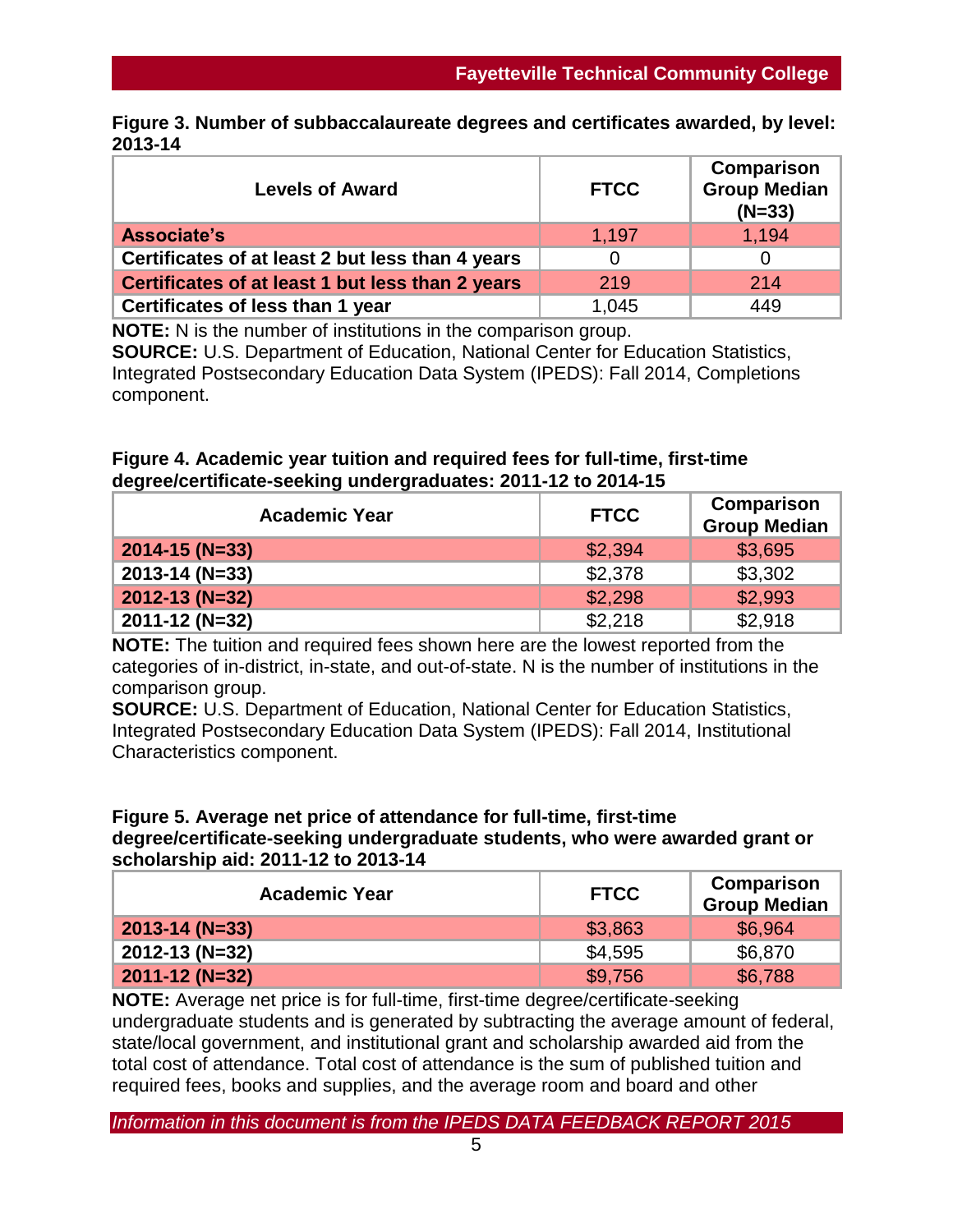expenses. For details, see the Methodological Notes. N is the number of institutions in the comparison group.

**SOURCE:** U.S. Department of Education, National Center for Education Statistics, Integrated Postsecondary Education Data System (IPEDS): Fall 2014, Institutional Characteristics component and Winter 2014-15, Student Financial Aid component.

#### **Figure 6. Percent of full-time, first-time degree/certificate-seeking undergraduate students who received grant or scholarship aid from the federal government, state/local government, or the institution, or loans, by type of aid: 2013-14**

| <b>Type of Aid</b>          | <b>FTCC</b> | Comparison<br><b>Group Median</b><br>$(N=33)$ |
|-----------------------------|-------------|-----------------------------------------------|
| Any grant aid               | 74%         | 82%                                           |
| <b>Federal grants</b>       | 73%         | 61%                                           |
| <b>Pell grants</b>          | 68%         | 61%                                           |
| <b>State/local grants</b>   | 20%         | 26%                                           |
| <b>Institutional grants</b> | $1\%$       | 5%                                            |
| Any loans                   | 24%         | 34%                                           |
| <b>Federal loans</b>        | 24%         | 34%                                           |
| <b>Other loans</b>          | 0%          | 0%                                            |

**NOTE:** Any grant aid above includes grant or scholarship aid awarded from the federal government, state/local government, or the institution. Federal grants include Pell grants and other federal grants. Any loans include federal loans and other loans awarded to students. For details on how students are counted for financial aid reporting, see Cohort Determination in the Methodological Notes. N is the number of institutions in the comparison group.

**SOURCE:** U.S. Department of Education, National Center for Education Statistics, Integrated Postsecondary Education Data System (IPEDS): Winter 2014-15, Student Financial Aid component.

**Figure 7. Average amounts of awarded grant or scholarship aid from the federal government, state/local government, or the institution, or loans received for fulltime, first-time degree/certificate-seeking undergraduate students, by type of aid: 2013-14**

| <b>Type of Aid</b>                 | <b>FTCC</b> | <b>Comparison</b><br><b>Group Median</b> |
|------------------------------------|-------------|------------------------------------------|
| Any grant aid (N=33)               | \$5,273     | \$4,727                                  |
| Federal grants (N=33)              | \$5,078     | \$4,558                                  |
| Pell grants (N=33)                 | \$5,397     | \$4,486                                  |
| State/local grants (N=33)          | \$944       | \$1,550                                  |
| <b>Institutional grants (N=30)</b> | \$702       | \$1,895                                  |
| Any Ioans (N=32)                   | \$4,727     | \$5,004                                  |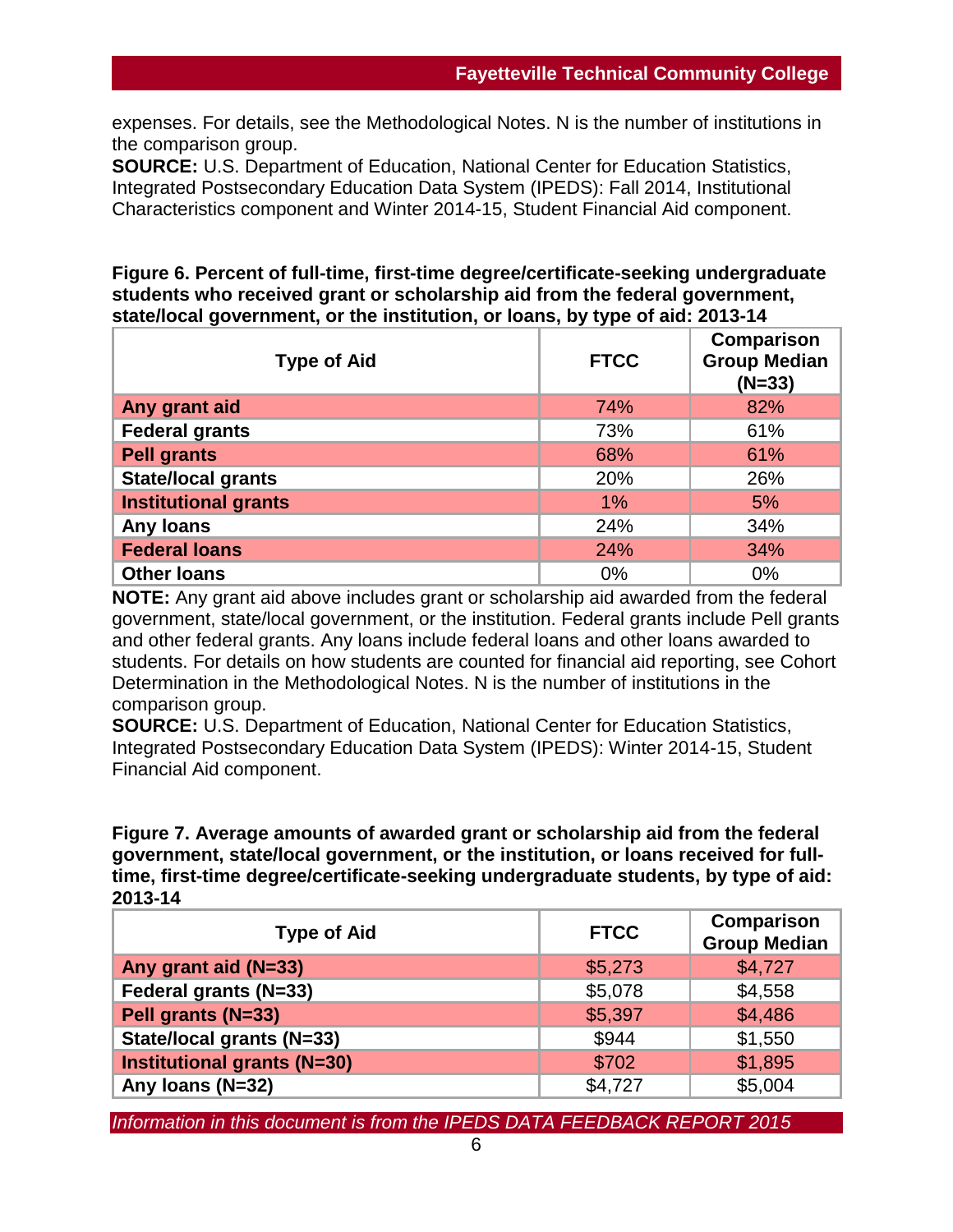| <b>Type of Aid</b>          | <b>FTCC</b> | <b>Comparison</b><br><b>Group Median</b> |
|-----------------------------|-------------|------------------------------------------|
| <b>Federal loans (N=31)</b> | \$4.727     | \$4,980                                  |
| Other Ioans ( $N=5$ )       | \$0         | \$5,302                                  |

**NOTE:** Any grant aid above includes grant or scholarship aid awarded from the federal government, state/local government, or the institution. Federal grants include Pell grants and other federal grants. Any loans include federal loans and other loans awarded to students. Average amounts of aid were calculated by dividing the total aid awarded by the total number of recipients in each institution. N is the number of institutions in the comparison group.

**SOURCE:** U.S. Department of Education, National Center for Education Statistics, Integrated Postsecondary Education Data System (IPEDS): Winter 2014-15, Student Financial Aid component.

| <b>Type of Aid</b>   | <b>FTCC</b> | Comparison<br><b>Group Median</b><br>$(N=33)$ |
|----------------------|-------------|-----------------------------------------------|
| Any grant aid        | 59          | 65                                            |
| <b>Pell grants</b>   | 51          | 50                                            |
| <b>Federal loans</b> | 21          | 34                                            |

**Figure 8. Percent of all undergraduates awarded aid, by type of aid: 2013-14**

**NOTE:** Any grant aid above includes grant or scholarship aid awarded from the federal government, state/local government, the institution, or other sources. Federal loans includes only federal loans awarded to students. N is the number of institutions in the comparison group.

**SOURCE:** U.S. Department of Education, National Center for Education Statistics, Integrated Postsecondary Education Data System (IPEDS): Winter 2014-15, Student Financial Aid component.

# **Figure 9. Average amount of aid awarded to all undergraduates, by type of aid: 2013-14**

| <b>Type of Aid</b>          | <b>FTCC</b> | Comparison<br><b>Group Median</b> |
|-----------------------------|-------------|-----------------------------------|
| Any grant aid (N=33)        | \$4.705     | \$4.298                           |
| Pell grants (N=33)          | \$4.787     | \$3,732                           |
| <b>Federal loans (N=31)</b> | \$5,257     | \$5,663                           |

**NOTE:** Any grant aid above includes grant or scholarship aid from the federal government, state/local government, the institution, or other sources. Federal loans include federal loans to students. Average amounts of aid were calculated by dividing the total aid awarded by the total number of recipients in each institution. N is the number of institutions in the comparison group.

*Information in this document is from the IPEDS DATA FEEDBACK REPORT 2015* **SOURCE:** U.S. Department of Education, National Center for Education Statistics, Integrated Postsecondary Education Data System (IPEDS): Winter 2014-15, Student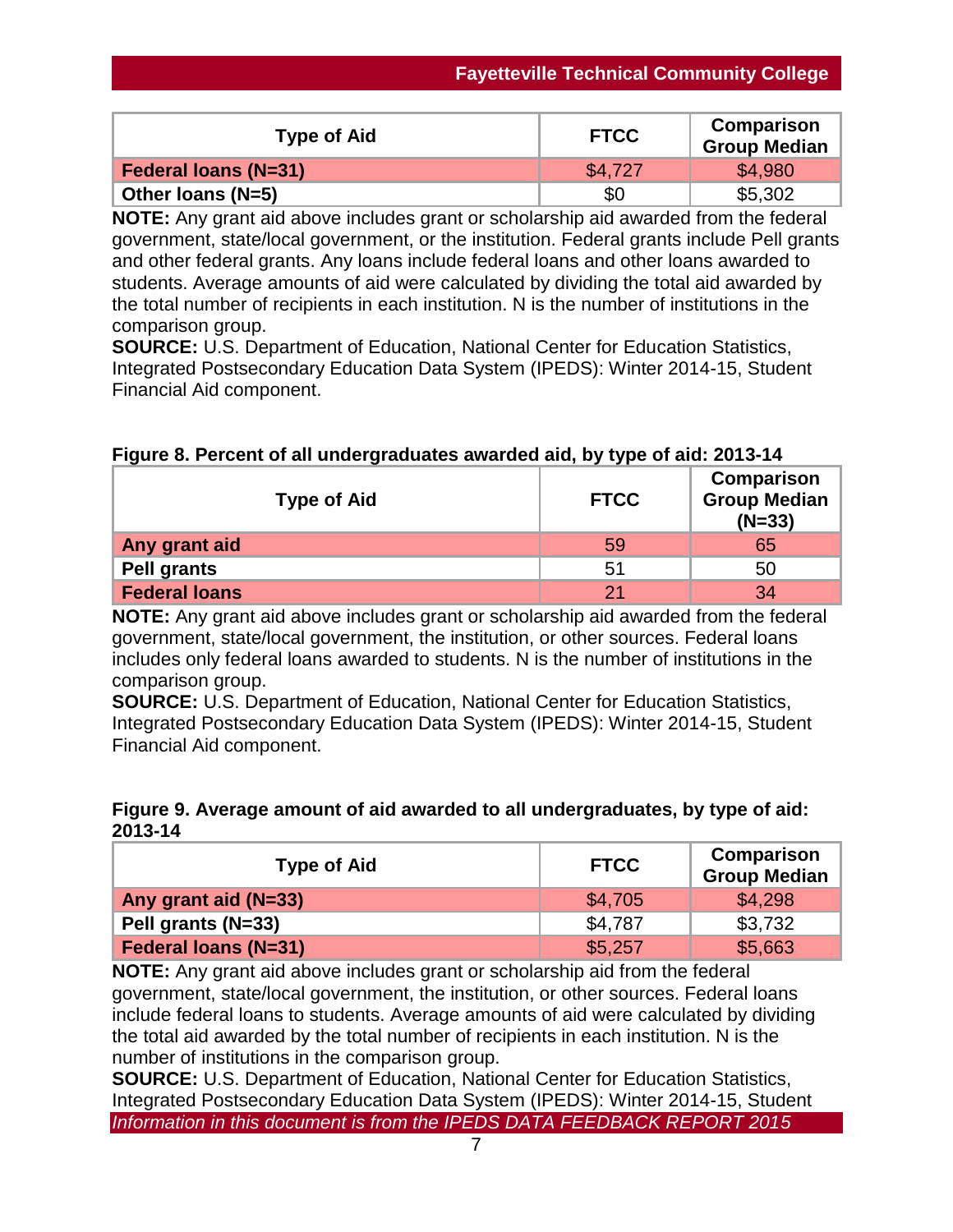Financial Aid component.

**Figure 10. Graduation rate and transfer-out rate (2011 cohort); graduate rate cohort as a percent of total entering students, and retention rates of first-time students (Fall 2014)**

| <b>Measure</b>                                                           | <b>FTCC</b> | <b>Comparison</b><br><b>Group Median</b> |
|--------------------------------------------------------------------------|-------------|------------------------------------------|
| <b>Graduation rate, Overall (N=33)</b>                                   | 6%          | 13%                                      |
| Transfer-out rate (N=31)                                                 | 11%         | 17%                                      |
| Graduation rate cohort as a percent of total<br>entering students (N=33) | 19%         | <b>38%</b>                               |
| Full-time retention rate (N=33)                                          | 48%         | 54%                                      |
| Part-time retention rate (N=33)                                          | <b>33%</b>  | 41%                                      |

**NOTE:** Graduation rate cohort includes all full-time, first-time degree/certificate-seeking undergraduate students. Graduation and transfer-out rates are the Student Right-to-Know rates. Only institutions with mission to prepare students to transfer are required to report transfer out. For more details, see the Methodological Notes. N is the number of institutions in the comparison group.

**SOURCE:** U.S. Department of Education, National Center for Education Statistics, Integrated Postsecondary Education Data System (IPEDS): Winter 2014-15, Graduation Rates component and Spring 2014, Fall Enrollment component.

| Figure 11. Graduation rates of full-time, first-time degree/certificate-seeking |
|---------------------------------------------------------------------------------|
| undergraduates within 150% of normal time to program completion, by             |
| race/ethnicity: 2011 cohort                                                     |
|                                                                                 |

| <b>Race/Ethnicity</b>                            | <b>FTCC</b> | <b>Comparison</b><br><b>Group</b><br><b>Median</b> |
|--------------------------------------------------|-------------|----------------------------------------------------|
| <b>Graduation rate, Overall (N=33)</b>           | 6%          | 13%                                                |
| American Indian or Alaska Native (N=32)          | 4%          | 10%                                                |
| Asian $(N=32)$                                   | $0\%$       | 19%                                                |
| <b>Black or African American (N=33)</b>          | 2%          | 5%                                                 |
| <b>Hispanic/Latino (N=33)</b>                    | 6%          | 13%                                                |
| Native Hawaiian or other Pacific Islander (N=26) | $0\%$       | $0\%$                                              |
| White $(N=33)$                                   | 13%         | 17%                                                |
| Two or more races (N=31)                         | 7%          | 13%                                                |
| Race/ethnicity unknown (N=33)                    | 5%          | 10%                                                |
| Nonresident alien (N=23)                         | 0%          | 17%                                                |

**NOTE:** For more information about disaggregation of data by race and ethnicity, see the Methodological Notes. The graduation rates are the Student Right-to-Know (SRK) rates. Median values for the comparison group will not add to 100%. N is the number of institutions in the comparison group.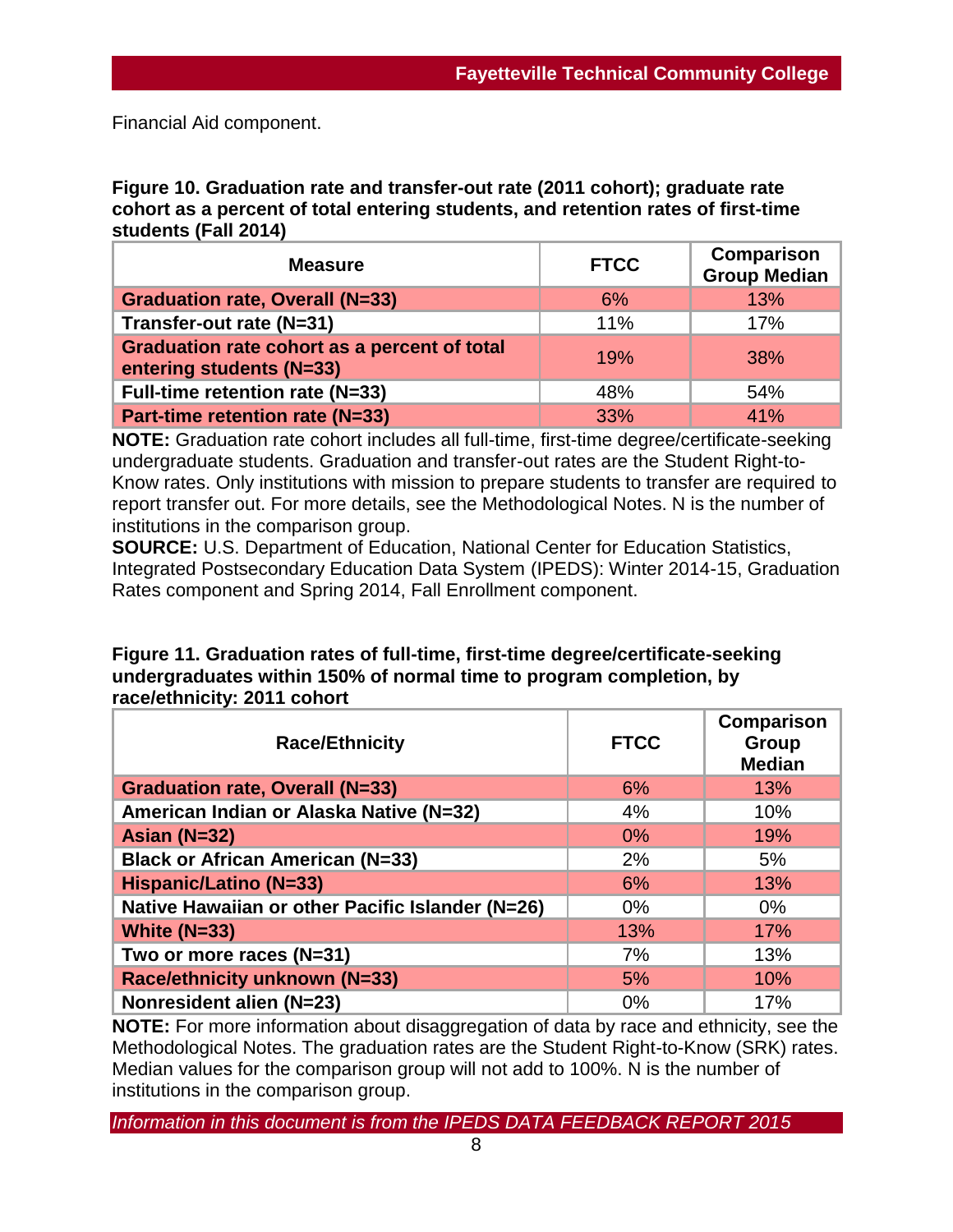**SOURCE:** U.S. Department of Education, National Center for Education Statistics, Integrated Postsecondary Education Data System (IPEDS): Winter 2014-15, Graduation Rates component.

#### **Figure 12. Graduation rates of full-time, first-time degree/certificate-seeking undergraduates within normal time, and 150% and 200% of normal time to completion: 2010 cohort**

| <b>Time to Program Completion</b> | <b>FTCC</b> | Comparison<br><b>Group Median</b><br>$(N=32)$ |
|-----------------------------------|-------------|-----------------------------------------------|
| <b>Normal time</b>                | 3%          | 6%                                            |
| 150% of normal time               | 7%          | 13%                                           |
| 200% of normal time               | 10%         | 18%                                           |

**NOTE:** The 150% graduation rate is the Student Right-to-Know (SRK) rates; the Normal time and 200% rates are calculated using the same methodology. For details, see the Methodological Notes. N is the number of institutions in the comparison group. **SOURCE:** U.S. Department of Education, National Center for Education Statistics, Integrated Postsecondary Education Data System (IPEDS): Winter 2014-15, 200% Graduation Rates component.

| <b>Revenue Source</b>                  | <b>FTCC</b> | Comparison<br><b>Group Median</b><br>$(N=33)$ |
|----------------------------------------|-------------|-----------------------------------------------|
| <b>Tuition and fees</b>                | 14%         | 26%                                           |
| <b>State appropriations</b>            | 39%         | 29%                                           |
| <b>Local appropriations</b>            | 10%         | $0\%$                                         |
| <b>Government grants and contracts</b> | 34%         | 37%                                           |
| Private gifts, grants, and contracts   | 0%          | $1\%$                                         |
| <b>Investment return</b>               | 0%          | $0\%$                                         |
| <b>Other core revenues</b>             | 3%          | 6%                                            |

# **Figure 13. Percent distribution of core revenues, by source: Fiscal year 2014**

**NOTE:** The comparison group median is based on those members of the comparison group that report finance data using the same accounting standards as the comparison institution. For more information, see the Methodological Notes. N is the number of institutions in the comparison group.

**SOURCE:** U.S. Department of Education, National Center for Education Statistics, Integrated Postsecondary Education Data System (IPEDS): Spring 2014, Finance component.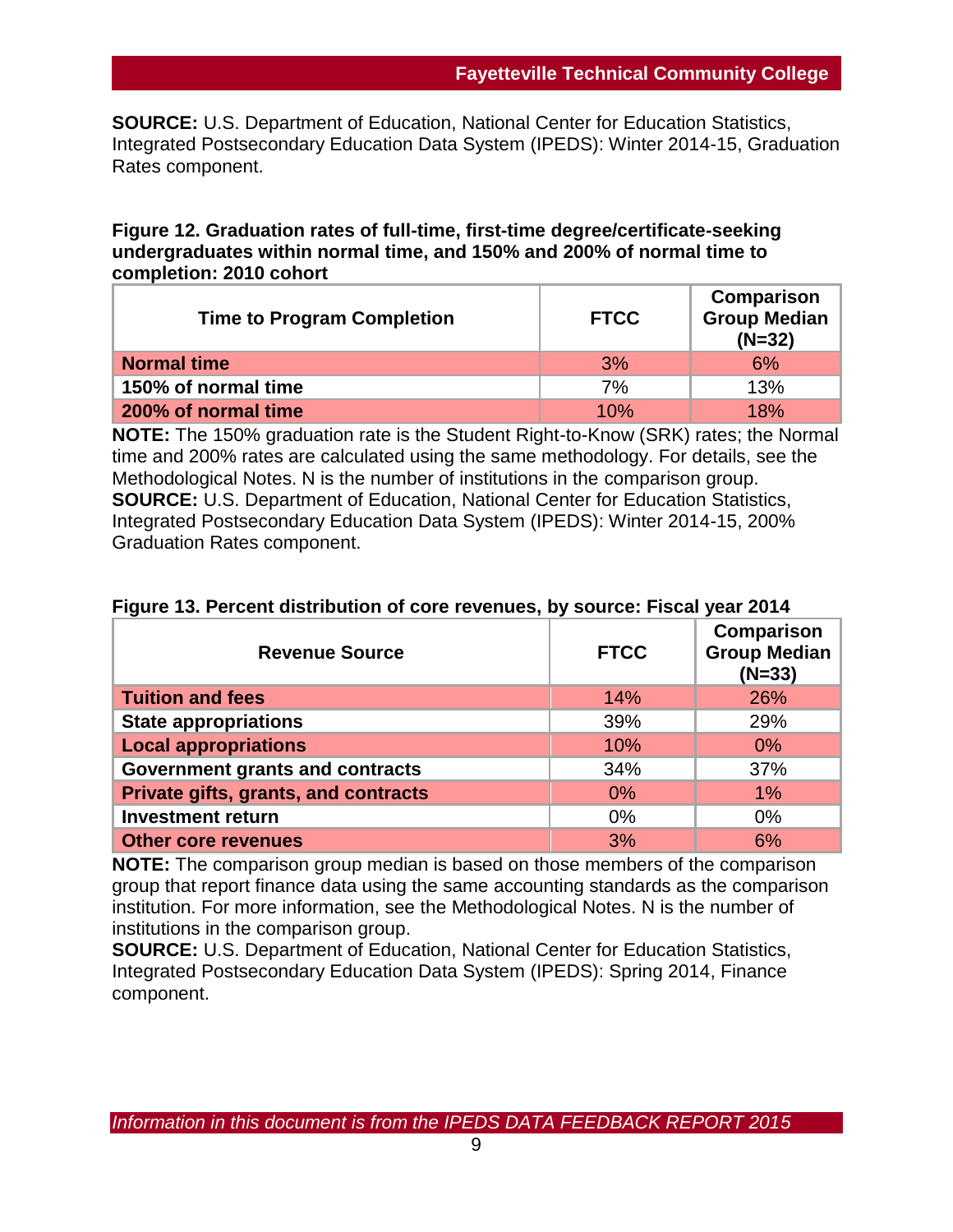| <b>Expense Function</b>      | <b>FTCC</b> | Comparison<br><b>Group Median</b><br>$(N=33)$ |
|------------------------------|-------------|-----------------------------------------------|
| <b>Instruction</b>           | \$5,204     | \$4,529                                       |
| <b>Research</b>              | \$0         | \$0                                           |
| <b>Public service</b>        | \$0         | \$0                                           |
| <b>Academic support</b>      | \$519       | \$910                                         |
| <b>Institutional support</b> | \$1,156     | \$1,425                                       |
| <b>Student services</b>      | \$607       | \$960                                         |
| <b>Other core expenses</b>   | \$1,798     | \$1,785                                       |

# **Figure 14. Core expenses per FTE enrollment, by function: Fiscal year 2014**

NOTE: Expenses per full-time equivalent (FTE) enrollment, particularly instruction, may be inflated because finance data includes all core expenses while FTE reflects credit activity only. For details on calculating FTE enrollment and a detailed definition of core expenses, see the Methodological Notes. N is the number of institutions in the comparison group.

SOURCE: U.S. Department of Education, National Center for Education Statistics, Integrated Postsecondary Education Data System (IPEDS): Fall 2014, 12-month Enrollment component and Spring 2015, Finance component.

| <b>Staff Category</b>                     | <b>FTCC</b> | Comparison<br><b>Group Median</b><br>$(N=33)$ |
|-------------------------------------------|-------------|-----------------------------------------------|
| <b>Postsecondary teachers and staff</b>   | 452         | 356                                           |
| <b>Instructional support occupations</b>  | 100         | 50                                            |
| <b>Management</b>                         | 70          | 55                                            |
| <b>Business and financial operations</b>  | 12          | 24                                            |
| <b>Computer, engineering, and science</b> | 29          | 20                                            |
| Community service, legal, arts, and media | 24          | 43                                            |
| <b>Healthcare</b>                         | 0           |                                               |
| <b>Other</b>                              | 310         | 190                                           |

# **Figure 15. Full-time equivalent staff, by occupational category: Fall 2014**

**NOTE:** Graduate assistants are not included. For calculation details, see the Methodological Notes. N is the number of institutions in the comparison group. **SOURCE:** U.S. Department of Education, National Center for Education Statistics, Integrated Postsecondary Education Data System (IPEDS): Spring 2014, Human Resources component.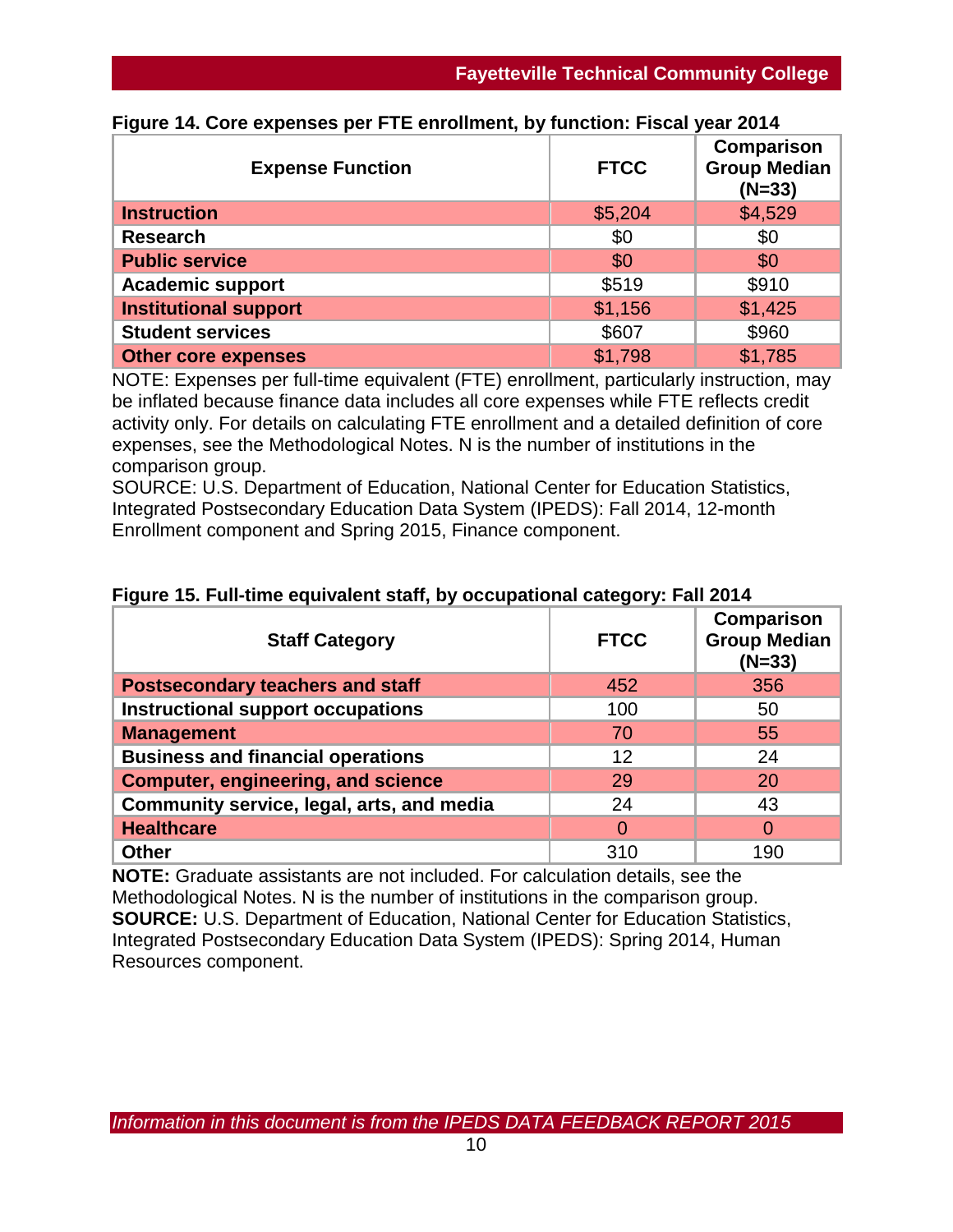| <b>Academic Rank</b>              | <b>FTCC</b> | <b>Comparison</b><br><b>Group Median</b> |
|-----------------------------------|-------------|------------------------------------------|
| All ranks (N=33)                  | \$48,393    | \$48,663                                 |
| Professor (N=16)                  | N/A         | \$62,055                                 |
| <b>Associate professor (N=16)</b> | N/A         | \$52,938                                 |
| <b>Assistant professor (N=16)</b> | N/A         | \$45,702                                 |
| <b>Instructor (N=20)</b>          | N/A         | \$42,381                                 |
| Lecturer (N=5)                    | N/A         | \$34,749                                 |
| No academic rank (N=17)           | \$48,393    | \$46,125                                 |

**Figure 16. Average salaries of full-time instructional non-medical staff equated to 9-months worked, by academic rank: Academic year 2014-15**

**NOTE:** Average salaries of full-time instructional non-medical staff equated to 9-month contracts was calculated by multiplying the average monthly salary by 9. The average monthly salary was calculated by dividing the total salary outlays by the total number of months covered by staff on 9, 10, 11, and 12-month contracts.

**SOURCE:** U.S. Department of Education, National Center for Education Statistics, Integrated Postsecondary Education Data System (IPEDS): Spring 2014, Human Resources component.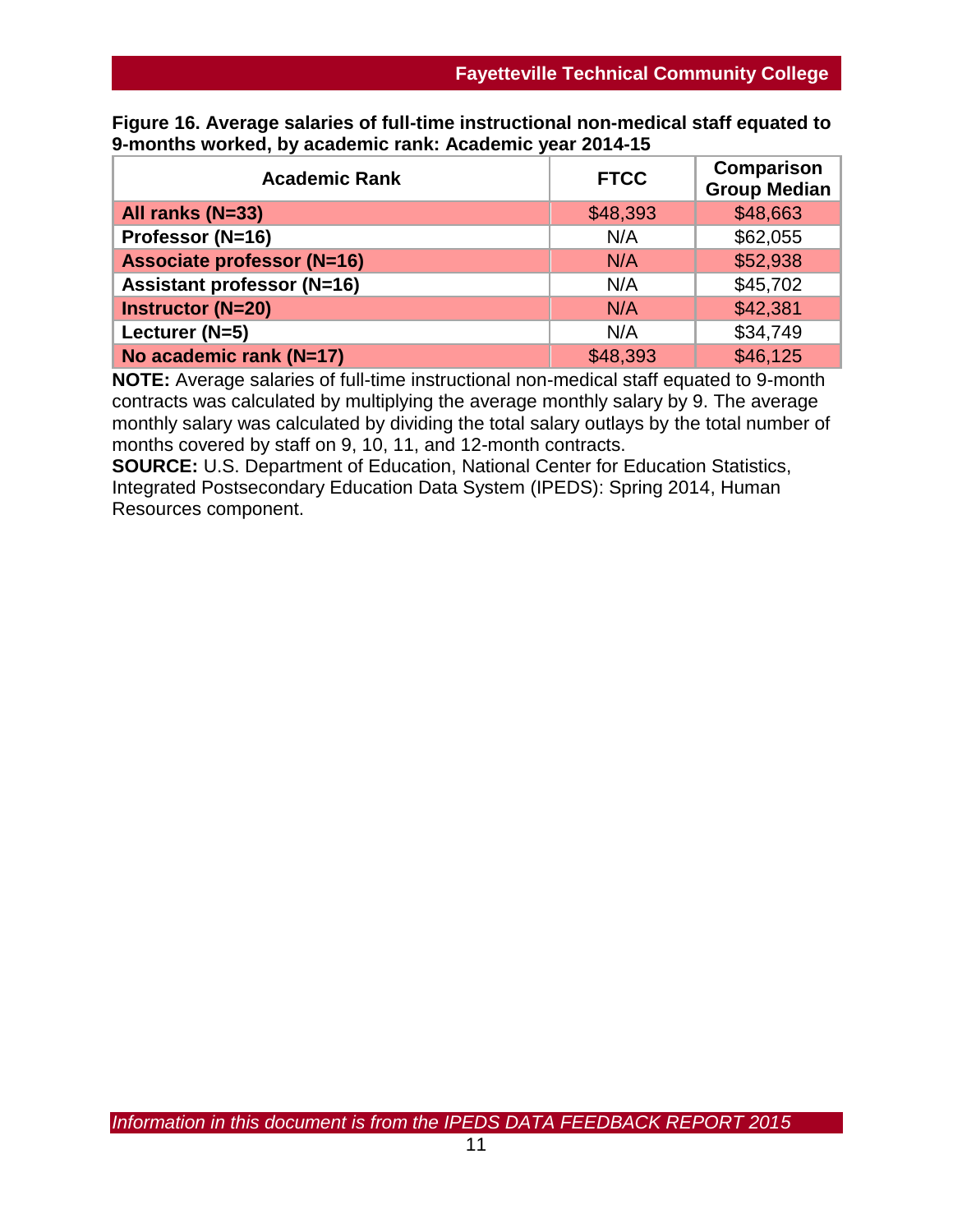#### **Methodological Notes**

#### **Overview**

This report is based on data supplied by institutions to IPEDS during 2014-15 data collection year. Response rates exceeded 99% for most surveys. Detailed response tables are included in IPEDS First Look reports which can be found at [http://nces.ed.gov/pubsearch/getpubcats.asp?sid=010.](http://nces.ed.gov/pubsearch/getpubcats.asp?sid=010%20)

#### **Use of Median Values for Comparison Group**

The value for the comparison institution is compared to the median value for the comparison group for each statistic included in the figure. If more than one statistic is presented in a figure, the median values are determined separately for each indicator or statistic. Medians are not reported for comparison groups with fewer than three values. Where percentage distributions are presented, median values may not add to 100%. To access all the data used to create the figures included in this report, go to 'Use the Data' portal on the IPEDS website [\(http://nces.ed.gov/ipeds\)](http://nces.ed.gov/ipeds).

#### **Missing Statistics**

If a statistic is not reported for your institution, the omission indicates that the statistic is not relevant to your institution and the data were not collected. Not all notes may be applicable to your report.

### **Use of Imputed Data**

All IPEDS data are subject to imputation for total (institutional) and partial (item) nonresponse. If necessary, imputed values were used to prepare your report.

### **Data Confidentiality**

IPEDS data are not collected under a pledge of confidentiality.

#### **Disaggregation of Data by Race/Ethnicity**

When applicable, some statistics are disaggregated by race/ethnicity. Data disaggregated by race/ethnicity have been reported using the 1997 Office of Management and Budget categories. Detailed information about the race/ethnicity categories can be found at [https://nces.ed.gov/ipeds/Section/Resources.](https://nces.ed.gov/ipeds/Section/Resources)

### **Cohort Determination for Reporting Student Financial Aid and Graduation Rates**

Student cohorts for reporting Student Financial Aid and Graduation Rates data are based on the reporting type of the institution. For institutions that report based on an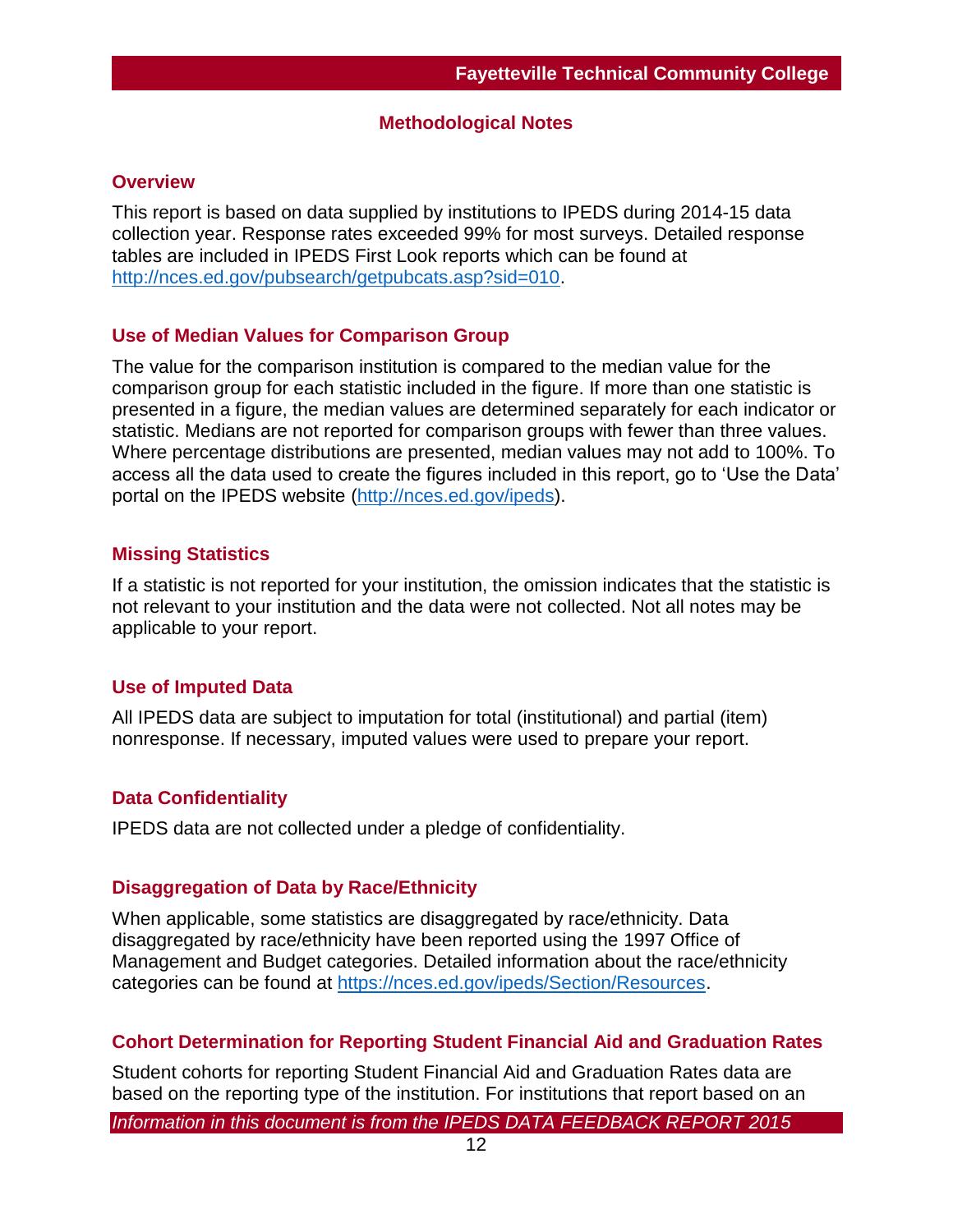academic year (those operating on standard academic terms), student counts and cohorts are based on fall term data. Student counts and cohorts for program reporters (those that do not operate on standard academic terms) are based on unduplicated counts of students enrolled during a full 12-month period.

#### **DESCRIPTION OF STATISTICS USED IN THE FIGURES**

#### *Admissions and Test Score Data*

Admissions and test score data are presented only for institutions that do not have an open admission policy, and apply to first-time, degree/certificate-seeking undergraduate students only. Applicants include only those students who fulfilled all requirements for consideration for admission and who were notified of one of the following actions: admission, non-admission, placement on a wait list, or application withdrawn (by applicant or institution). Admitted applicants (admissions) include wait-listed students who were subsequently offered admission. Early decision, early action, and students who began studies during the summer prior to the fall reporting period are included. For customized Data Feedback Reports, test scores are presented only if scores are required for admission.

#### *Average Institutional Net Price*

Average net price is calculated for full-time, first-time degree/certificate-seeking undergraduates who were awarded grant or scholarship aid from the federal government, state/local government, or the institution anytime during the full aid year. For public institutions, this includes only students who paid the in-state or in-district tuition rate. Other sources of grant aid are excluded. Average net price is generated by subtracting the average amount of federal, state/local government, and institutional grant and scholarship aid from the total cost of attendance. Total cost of attendance is the sum of published tuition and required fees, books and supplies, and the average room and board and other expenses.

For the purpose of the IPEDS reporting, aid awarded refers to financial aid that was awarded to, and accepted by, a student. This amount may differ from the aid amount that is disbursed to a student.

#### *Core Revenues*

Core expenses include expenses for instruction, research, public service, academic support, institutional support, student services, scholarships and fellowships (net of discounts and allowances), and other expenses. Expenses for operation and maintenance of plant, depreciation, and interest are allocated to each of the other functions. Core expenses at degree-granting institutions exclude expenses for auxiliary enterprises (e.g., bookstores, dormitories), hospitals, and independent operations. Nondegree-granting institutions do not report expenses for auxiliary enterprises in a separate category. These amounts may be included in the core expenses as other expenses.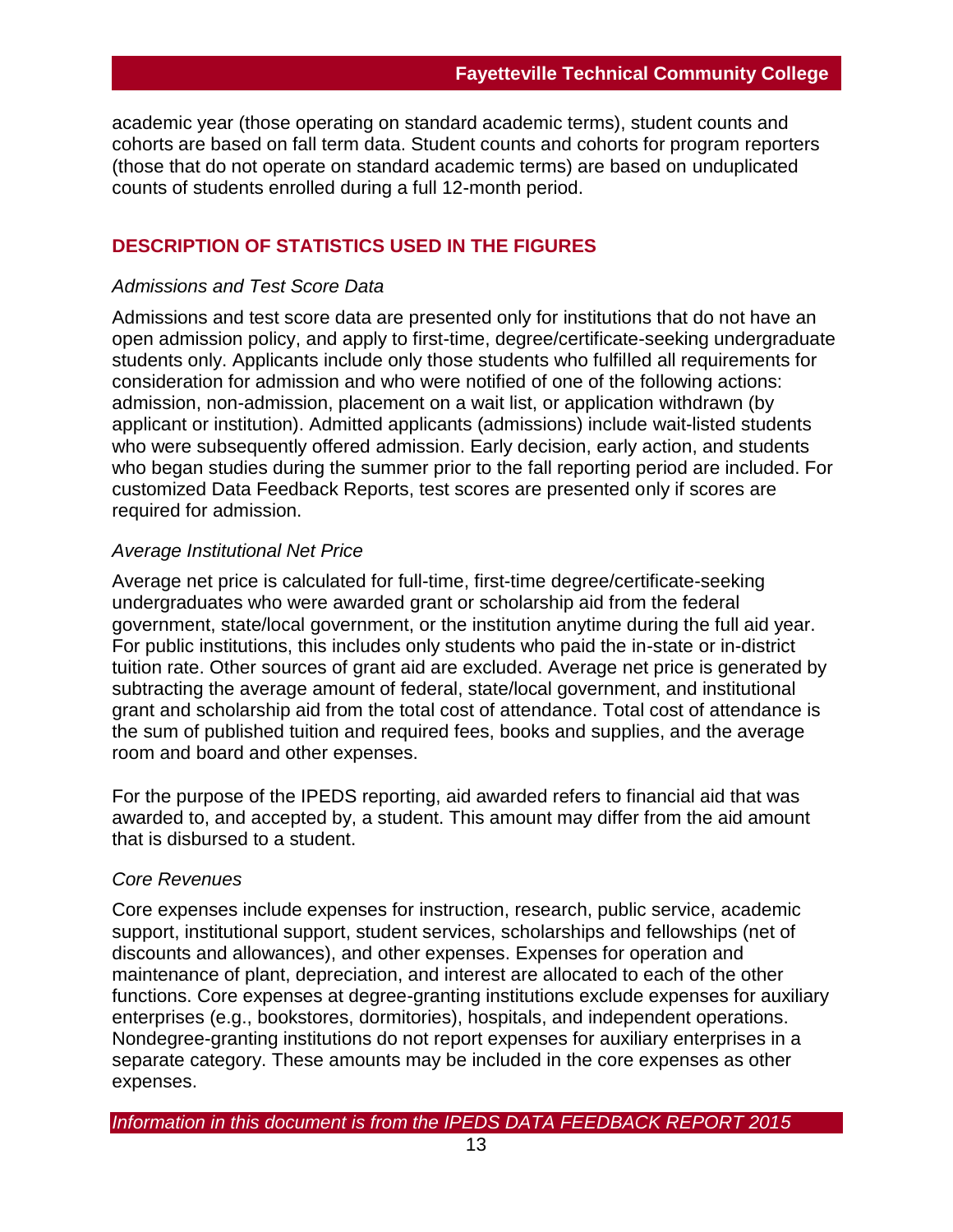### *Equated Instructional Non-Medical Staff Salaries*

Institutions reported total salary outlays by academic rank and gender, and the number of staff by academic rank, contract length (9-, 10-, 11-, and 12-month contracts), and gender. The total number of months covered by salary outlays was calculated by multiplying the number of staff reported for each contract length period by the number of months of the contract, and summing across all contract length periods. The weighted average monthly salary for each academic rank and gender was calculated by dividing the total salary outlays by the total number of months covered. The weighted average monthly salary was then multiplied by 9 to determine an equated 9-month salary for each rank.

# *FTE Enrollment*

The full-time equivalent (FTE) enrollment used in this report is the sum of the institution's FTE undergraduate enrollment and FTE graduate enrollment (as calculated from or reported on the 12-month Enrollment component). Undergraduate and graduate FTE are estimated using 12-month instructional activity (credit and/or contact hours). See "Calculation of FTE Students (using instructional activity)" in the IPEDS Glossary at [http://nces.ed.gov/ipeds/glossary/.](http://nces.ed.gov/ipeds/glossary/)

# *FTE Staff*

The full-time-equivalent (FTE) of staff is calculated by summing the total number of fulltime staff and adding one-third of the total number of part-time staff. Graduate assistants are not included.

### *Graduation Rates and Transfer-out Rate*

Graduation rates are those developed to satisfy the requirements of the Student Rightto-Know Act and Higher Education Act, as amended, and are defined as the total number of individuals from a given cohort of fulltime, first-time degree/certificate-seeking undergraduates who completed a degree or certificate within a given percent of normal time to complete all requirements of the degree or certificate program before the ending status date of August 31, 2014; divided by the total number of students in the cohort of full-time, first-time degree/certificate-seeking undergraduates minus any allowable exclusions. Institutions are permitted to exclude from the cohort students who died or were totally and permanently disabled; those who left school to serve in the armed forces or were called up to active duty; those who left to serve with a foreign aid service of the federal government, such as the Peace Corps; and those who left to serve on an official church mission. Transfer-out rate is the total number of students from the cohort who are known to have transferred out of the reporting institution (without earning a degree/award) and subsequently re-enrolled at another institution within the same time period; divided by the same adjusted cohort (initial cohort minus allowable exclusions) as described above. Only institutions with a mission that includes providing substantial preparation for students to enroll in another eligible institution are required to report transfers out.